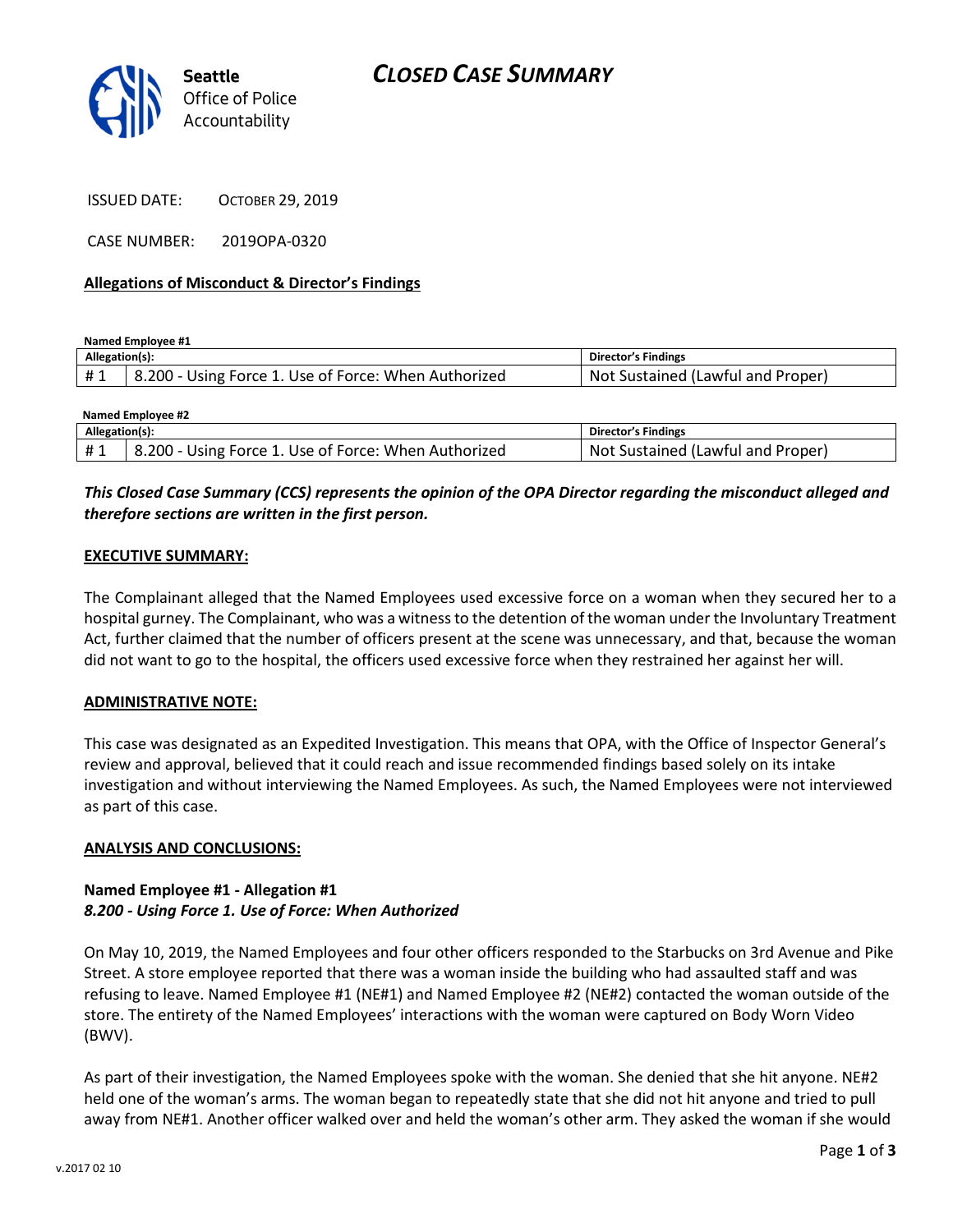

Seattle Office of Police Accountability

# CLOSE CASE SUMMARY

OPA CASE NUMBER: 2019OPA-0320

sit if they let her go. The woman continued to yell and pull away. She did so even when more officers responded to the scene to assist in controlling her. The officers were collectively able to place the woman into handcuffs. During that time, the officers tried to explain to the woman why she was being detained. However, the woman was largely non-responsive and, based on her statements and conduct, appeared to be in crisis. For example, while the officers were trying to give her the reason for the detention, she stated: "I love it, I can tell you what's going on, let me poop." She also stated that she was being held hostage and made other nonsensical remarks.

The officers confirmed with people inside of the store that the woman had used racial slurs towards them, said that she was going to kill them, and had pushed at least one store employee. NE#2 relayed this information to NE#1. The officers made the decision to detain the woman and transport her to the hospital pursuant to the Involuntary Treatment Act. The officers informed her that she was going to be subject to an ITA. While waiting for the ambulance, the woman volunteered that she suffered from paranoid schizophrenia but did not want to go to the hospital. She said that she preferred treatment by her private doctors but did not provide their contact information.

When the ambulance arrived at the scene, the woman refused to be transported. Based on her non-compliance. Officers, including the Named Employees, used minimal force to seat her on the gurney and to secure her legs in soft-cuff restraints. The woman became further escalated, and BWV recorded NE#1 using her body weight to secure the woman's leg. The BWV reflected that, at one point, the woman appeared to flail or kick her leg. NE#1 told her to stop kicking and not to kick again. NE#2 similarly used low-level force to control the woman's other leg. NE#1 and NE#2 assisted in unhandcuffing the woman and completed securing her to the gurney. She was then transported from the scene and to the hospital.

The Complainant, who was an uninvolved witness to this incident, later initiated this complaint with OPA. She contended that the force the Named Employees used to secure the woman to the gurney was excessive. She stated that the woman did not want to be detained and the officers did not listen to her. She also indicated that, given that the woman did not want to go to the hospital, it was excessive to then use force to detain her. Lastly, the Complainant expressed to OPA her belief that the number of officers dealing with the woman was unnecessary and, in and of itself, excessive.

Washington State law permits police officers to detain and transport an individual for mental health evaluation where the officers reasonably believe the individual suffers from a mental disorder that presents an imminent risk of serious harm to the afflicted individual or others.

Based on the totality of the evidence – most notably, the BWV, the accounts of the victims, and the woman's statements and demeanor, the Named Employees clearly met the ITA standard. The woman was in crisis and posed a risk of imminent harm to community members, officers, and herself.

Moreover, in order to effectuate this lawful detention, the Named Employees were allowed to use force if needed. SPD Policy 8.200(1) requires that force used by officers be reasonable, necessary and proportional. Whether force is reasonable depends "on the totality of the circumstances" known to the officers at the time of the force and must be balanced against "the rights of the subject, in light of the circumstances surrounding the event." (SPD Policy 8.200(1).) The policy lists a number of factors that should be weighed when evaluating reasonableness. (See id.) Force is necessary where "no reasonably effective alternative appears to exist, and only then to the degree which is